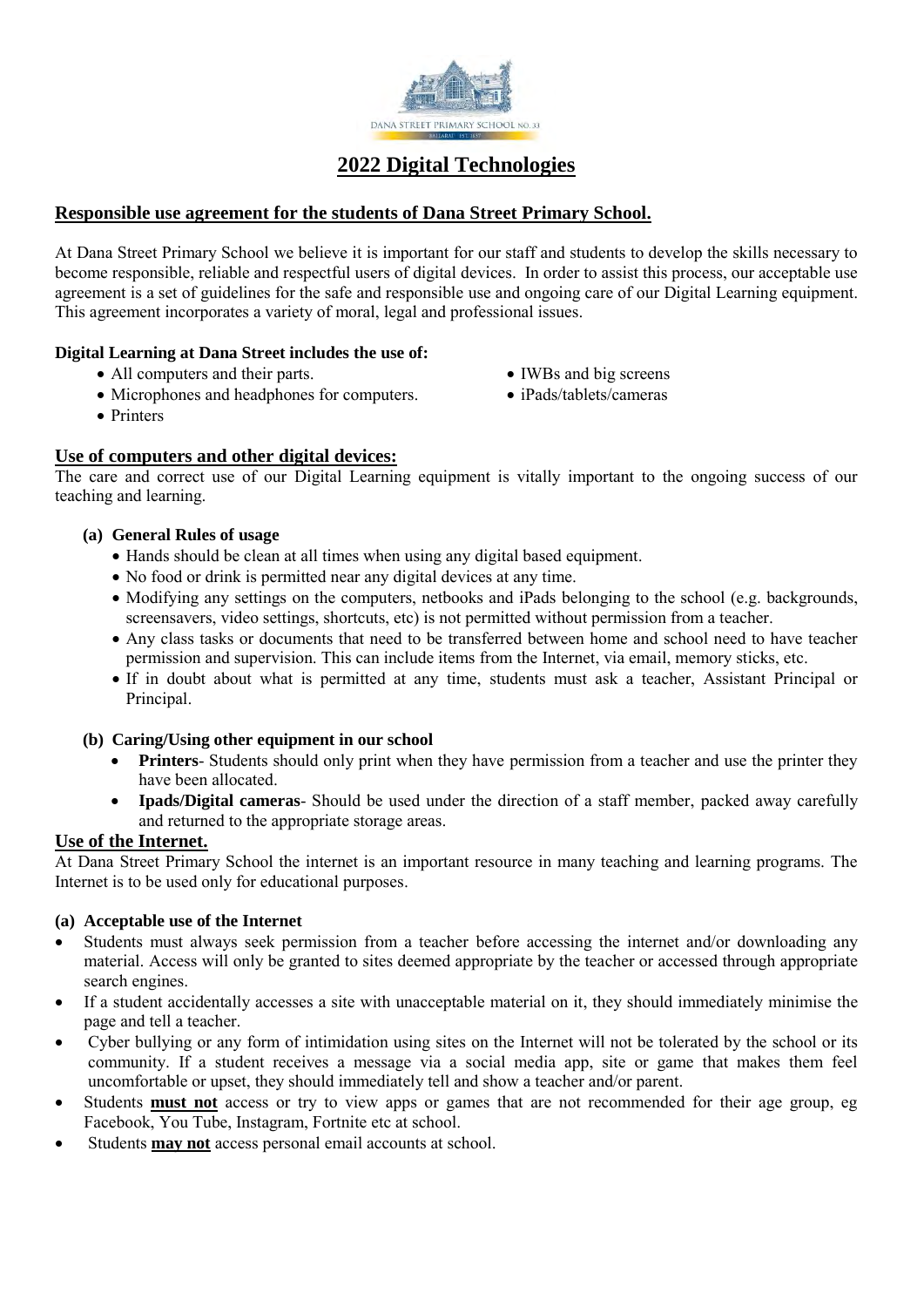#### **Using the school network and s:/**

- All students have access to the student drive which is called s:/. In this drive each class has a folder that they can access for school based tasks. Inside the class folder is a folder for each student.
- Students **must** access their own folders only, and **must not** access or delete any other student's work.

#### **Publishing work using a Digital Device.**

At Dana Street Primary School, we stress the value of quality in our work, and require that all students work be thoroughly checked before it is published. This includes multi-media presentations, projects for display on the school web site, presentation days and special events, outgoing emails, and class displays.

Students' photos will not be used in the publication of work unless parental permission has been granted.

#### **(a) Acceptable Quality of Published Works**

All pieces of work are to be completed to each student's full potential and approved by a teacher.

#### **(b) Copyright laws**

- Students and teachers must consider copyright laws at all times when copying any type of material for use in their own work.
- If student work is to be published only within the school setting (eg books, poster, presentations, etc) then materials copied from other sources need only be referenced in a bibliography or reference list. This is a skill taught from Grade Three.
- If student work is to be published on the World Wide Web, permission must be granted from the owner or any material copied or used within their work (eg pictures, sound, etc). Such permission maybe given through email contact or written request.

#### **(c) Permission for publication of student work**

- All student work deemed suitable for public viewing can only be published after respective student's parents/guardians have completed the appropriate permission form. Personal details for students (close up facial photos, full name, address, phone number etc) are never to be included with published work.
- Work to be published for viewing or used within the school setting does not require parental permission.

### **Consequences for disregard to the agreement.**

Students at Dana Street Primary School have a right to use the extensive Digital Equipment available to them. They also have the responsibility to use it sensibly and maturely. The following consequences will apply for misuse of equipment:

- 1. First offence: Verbal warning to student.
- 2. Second offence: Short term (one or two week) suspension from using that item within the school. A Letter home or phone call may be made by the teacher/Assistant Principal.
- 3. Third Offence: One month or term suspension from using that ICT item within the school. Letter or phone call home to arrange a meeting with parents.
- 4. Any subsequent offences will be dealt with under school wide suspension procedures, as outlined in the student code of conduct.

\*Please note that teachers will determine consequences in each circumstance. It is possible that consequences will be bypassed or reordered, depending on severity and intent.

All misuse or offences shall be reported to the Principal, Assistant Principal and classroom teacher. These will be kept on record on the school Gradexpert database.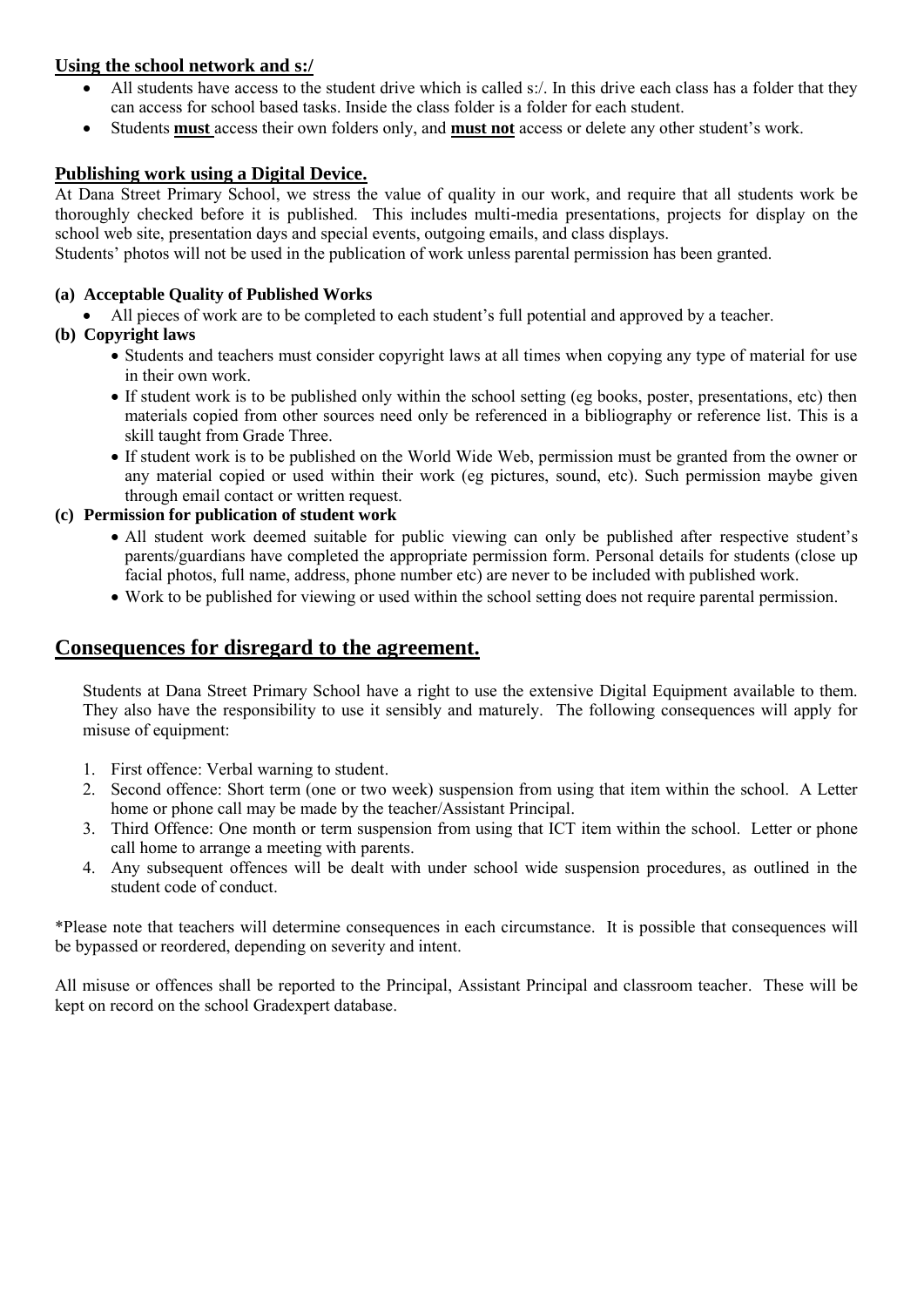

## **2022 Acceptable Use of Digital Technologies Agreement Form**

January 2022 Year 3-6 students.

I have thoroughly read and understood the acceptable use agreement document both at home and in class.

- I agree to follow these guidelines and will be a responsible learner when using digital devices at Dana Street Primary School.
- I will take part in digital citizenship lessons and will do my best to be a safe user of digital devices.
- If I see behaviour that upsets or concerns me in regards to a digital device I will speak to an adult I can trust.
- I have discussed this with my parents/guardians and understand the consequences that are put in place if I break this agreement.

Student signature Date

Parent/guardian Name Tarent/guardian signature



**2022 Acceptable Use of Digital Technologies Agreement Form** 

January 2022 Year 3-6 students.

I have thoroughly read and understood the acceptable use agreement document both at home and in class.

- I agree to follow these guidelines and will be a responsible learner when using digital devices at Dana Street Primary School.
- I will take part in digital citizenship lessons and will do my best to be a safe user of digital devices.
- If I see behaviour that upsets or concerns me in regards to a digital device I will speak to an adult I can trust.
- I have discussed this with my parents/guardians and understand the consequences that are put in place if I break this agreement.

Student signature Date

Parent/guardian Name Tarent/guardian signature